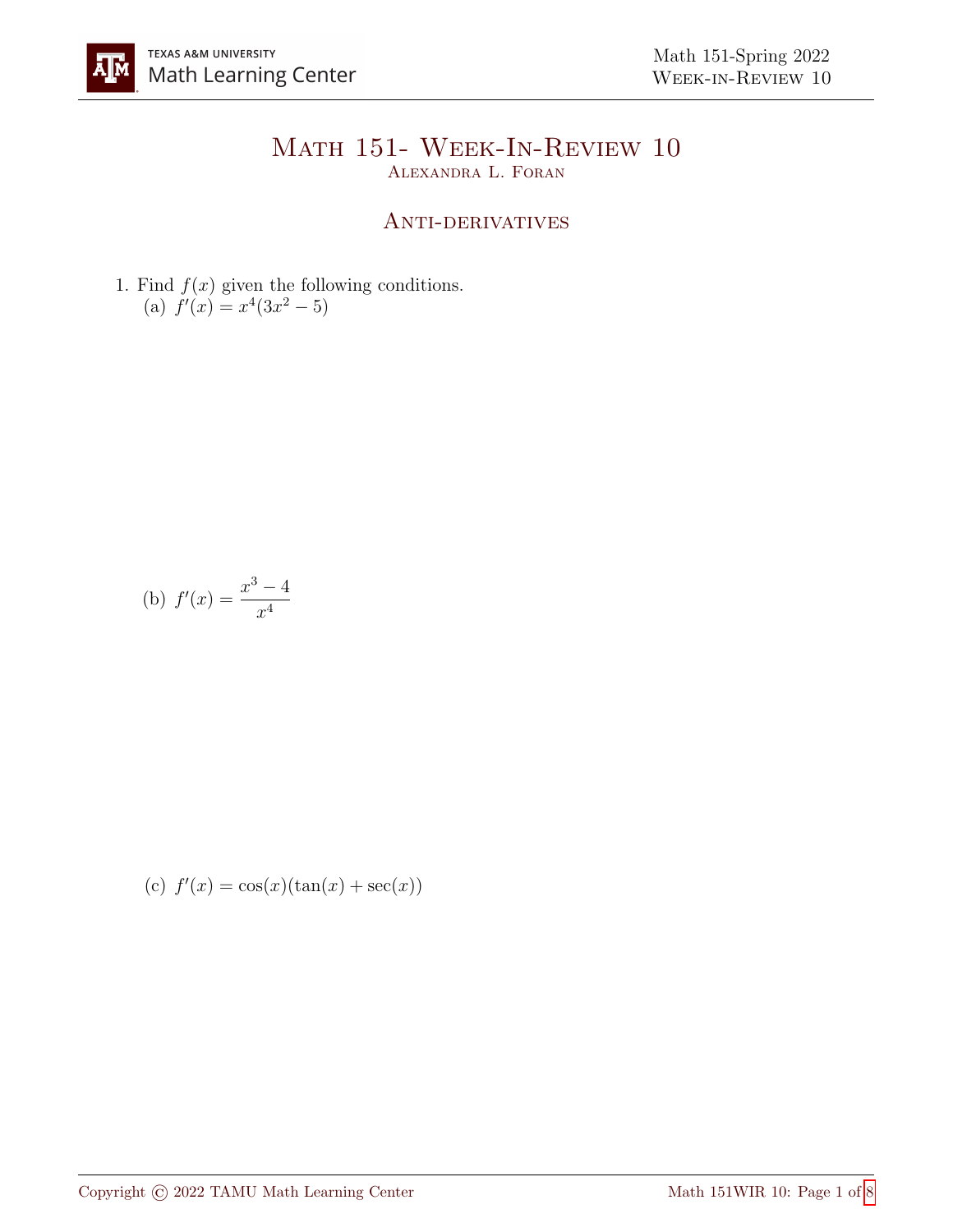

(d) 
$$
f'(x) = \frac{5}{x} - 7^x + \sqrt[5]{x^3} + \frac{2}{\sqrt{1 - x^2}}
$$

(e) 
$$
f'(x) = 4(1+x^2)^{-1} - \csc^2(x) + \frac{1}{8x^3}
$$

(f) 
$$
f'(x) = 3\cos(x) - 5x^3 + e^x
$$
 with  $f(0) = 7$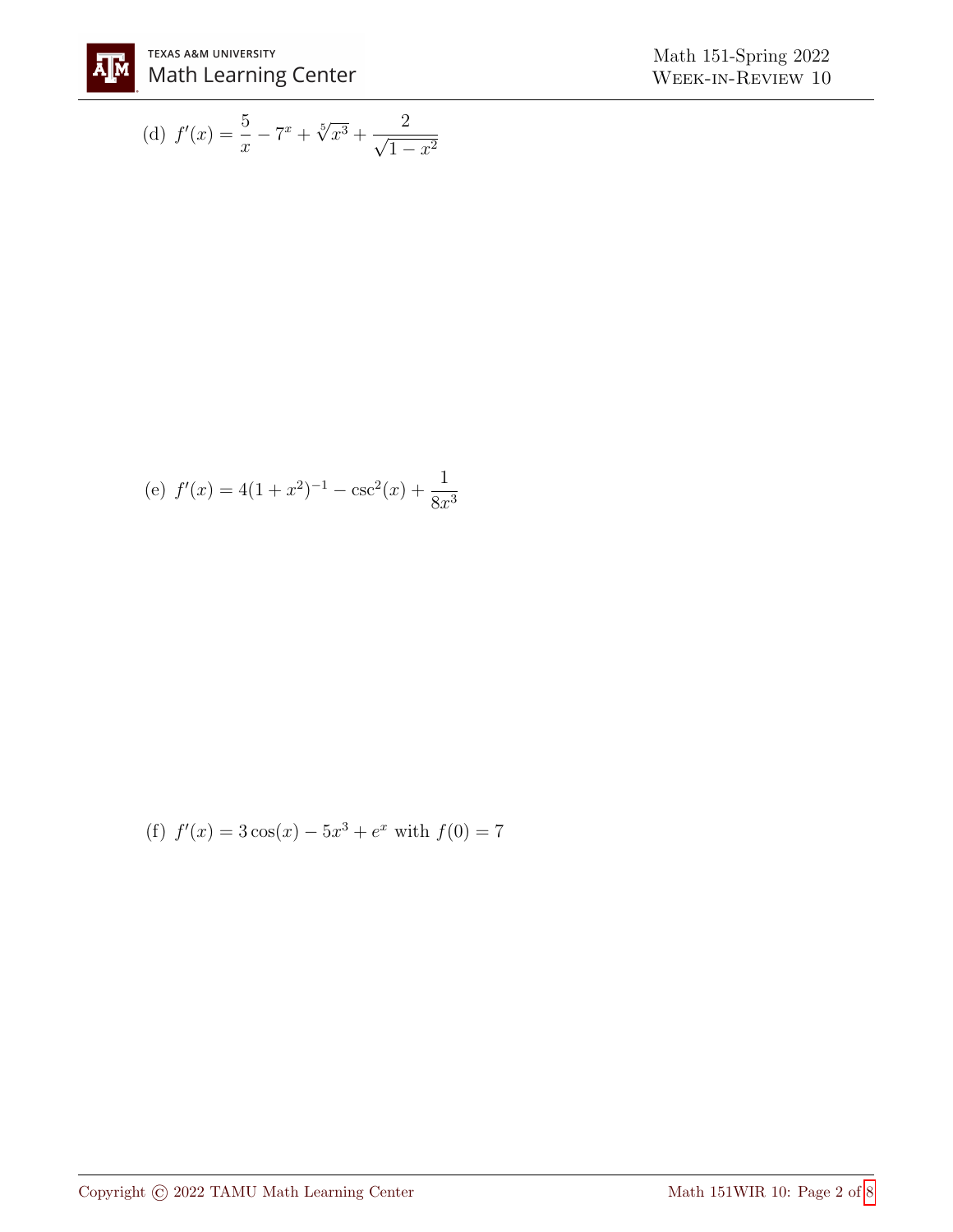

(g)  $f''(x) = 5x^4 - 6$  with  $f'(0) = 4$  and  $f(1) = 2$ 

(h) 
$$
f''(x) = \frac{4x^4 - 6}{x^2}
$$
 with  $f(1) = \frac{4}{3}$  and  $f(3) = 30$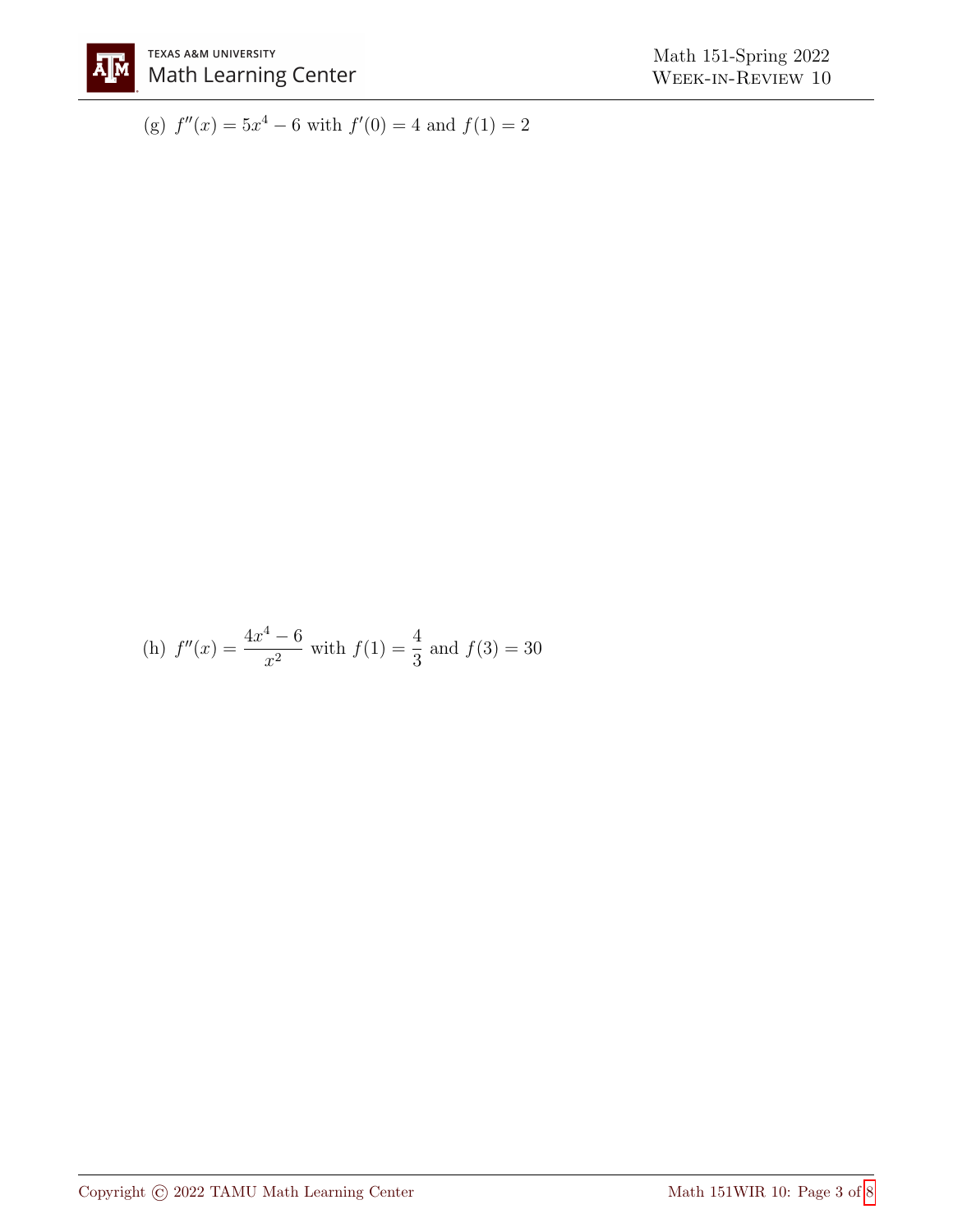

2. Approximate the area under the graph of  $f(x) = 7x - x^2$  from  $x = -1$  to  $x = 5$  using 6 equal-width subintervals and using right endpoints.

3. Find an expression for the approximate area under the graph of  $f(x) = \sqrt[3]{x^3 - x^2 + 9}$  on the interval [−2, 7] using left endpoints.

4. Find an expression for the actual area under the graph of  $f(x) = \frac{x^2}{2}$  $3x - 2$ on the interval [−5, 2] using left endpoints. Do not evaluate the limit.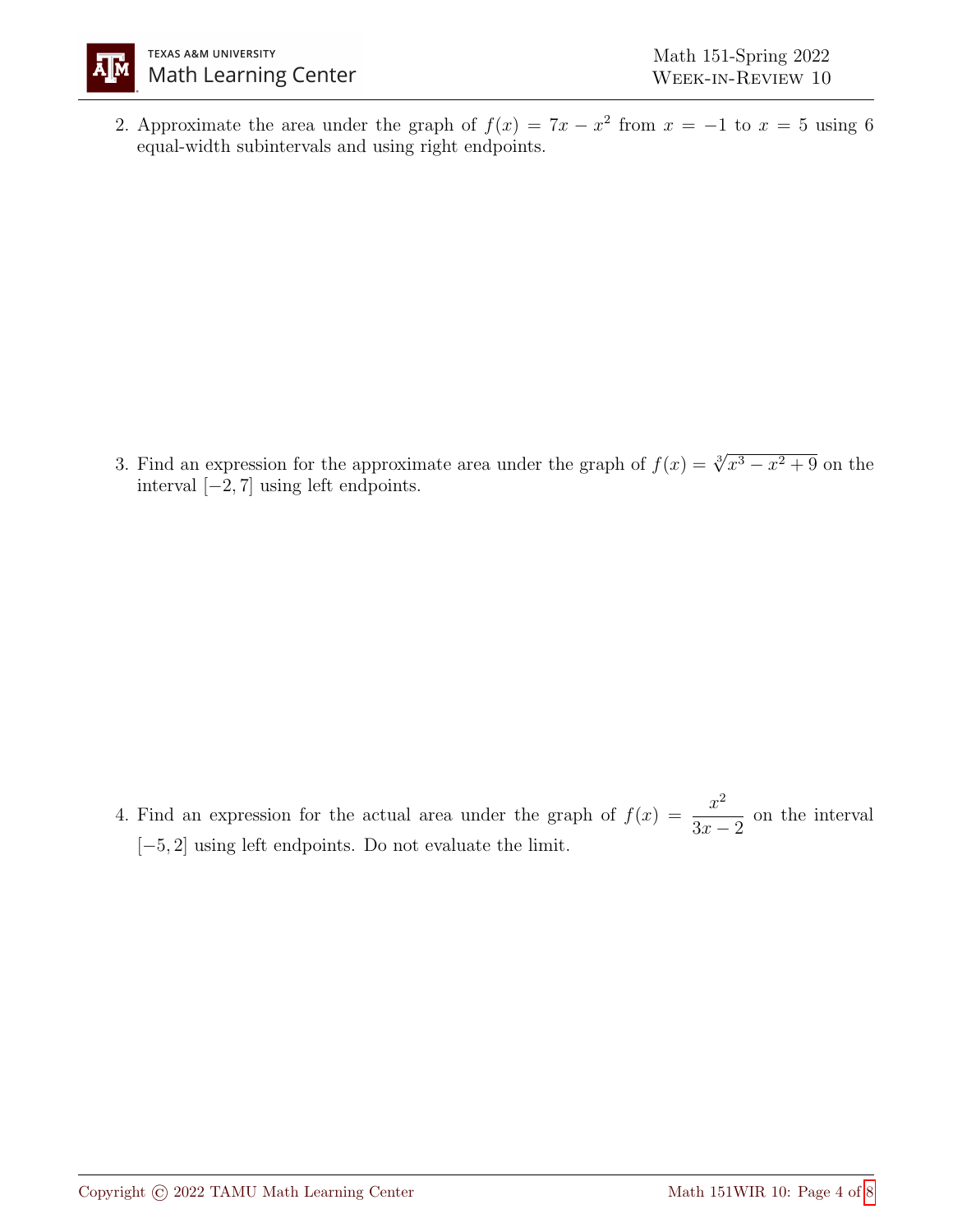## TINY TEST REVIEW

1. The graph shown below is the graph of the second derivative of  $f(x)$ , that is  $f''(x)$ . Where is  $f(x)$  concave up?

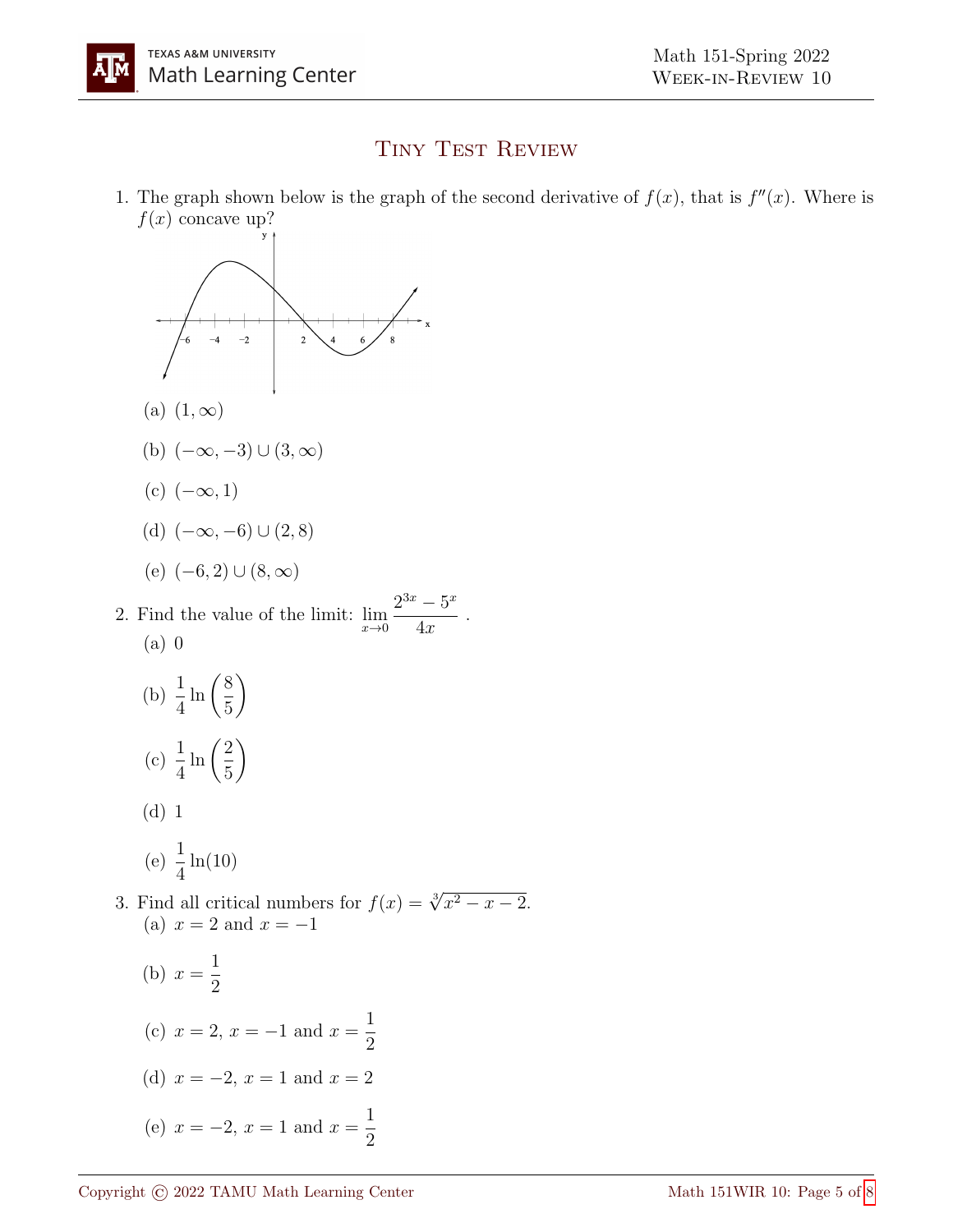4. Find the intervals where  $f(x) = \frac{\ln x}{x}$  $\overline{x}$ is increasing or decreasing. (a)  $f(x)$  is increasing on the interval  $\Big(0, \Big)$ 1 e ) and decreasing on the interval  $\left(\frac{1}{n}\right)$ e ,∞  $\setminus$ (b)  $f(x)$  is increasing on the interval  $(e, \infty)$  and decreasing on the interval  $(0, e)$ (c)  $f(x)$  is increasing on the interval  $\left(\frac{1}{x}\right)$ e ,∞ ) and decreasing on the interval  $(0, 0)$ 1 e  $\setminus$ (d)  $f(x)$  is increasing on the interval  $(0, e)$  and decreasing on the interval  $(e, \infty)$ (e)  $f(x)$  is always increasing.

5. Find the absolute maximum and absolute minimum for  $f(x) = x^2 + \frac{2}{x}$  $\overline{x}$ over the interval  $\left[\frac{1}{2}\right]$ 2 , 2 1 . (a) Absolute maximum:  $y = 5$ , Absolute minimum:  $y = 3$ 

- (b) Absolute maximum:  $y = 4$ , Absolute minimum:  $y = 3$
- (c) Absolute maximum:  $y = 5$ , Absolute minimum:  $y = -1$
- (d) Absolute maximum:  $y = 4.5$ , Absolute minimum:  $y = -1$
- (e) Absolute maximum:  $y = 4.5$ , Absolute minimum:  $y = 3$
- 6. Find a number c that satisfies the conclusion of the Mean Value Theorem for  $f(x) = x^3 + x 1$ on the interval [0, 2].
	- (a)  $\sqrt{\frac{5}{2}}$ 3
	- (b) 1
	- (c)  $\sqrt{3}$

(d) 
$$
\frac{2}{\sqrt{3}}
$$

(e) None of these.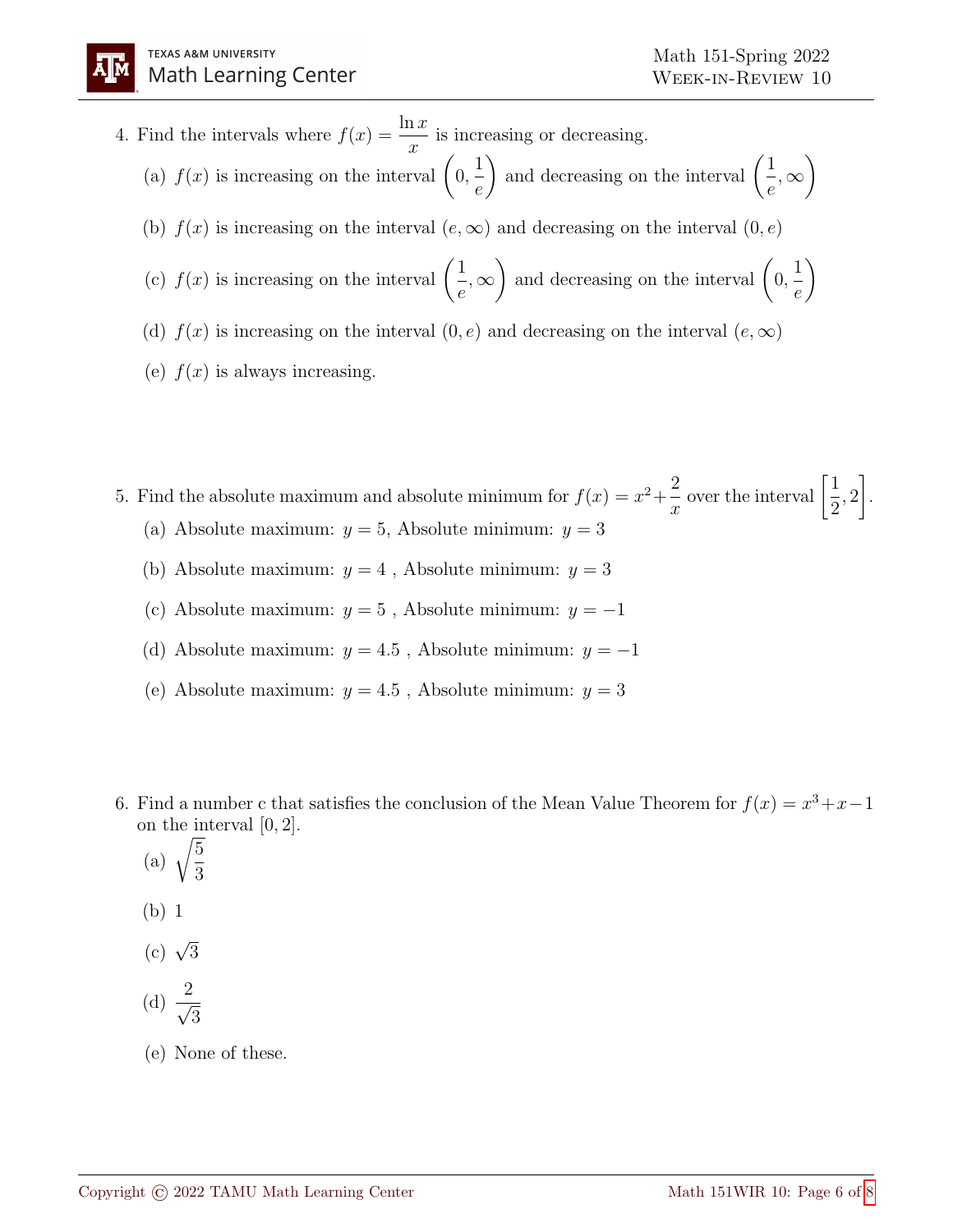7. Given  $f(x) = 2xe^{3x}$ , find the intervals where is  $f(x)$  increasing or decreasing.

Find the local maximum and/or minimum for  $f(x)$ , if any.

Find the intervals of concavity for  $f(x)$ .

Find the point(s) of inflection for  $f(x)$ , if any.